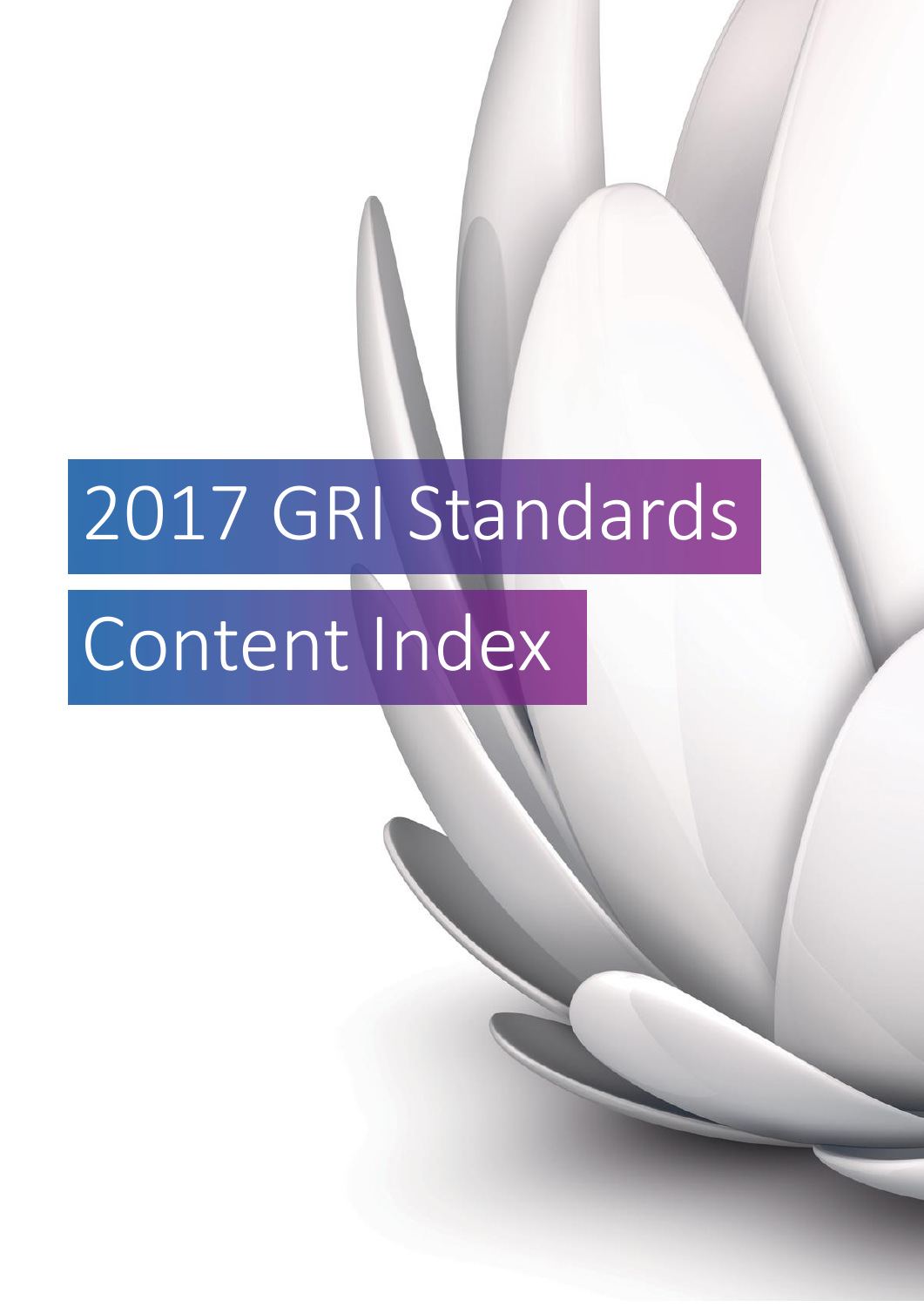### The GRI Standards Content Index

The Global Reporting Initiative (GRI) is an international independent organization that helps businesses, governments and other organizations understand and communicate the impact of business on critical sustainability issues such as climate change, human rights, corruption and many others. GRI's Sustainability Reporting Standards are the world's most widely used standards on sustainability reporting and disclosure, enabling businesses, governments, civil society and citizens to make better decisions based on information that matters.

This report has been prepared in accordance with the GRI Standards: Core option.

This GRI Standards Content Index refers to our 2017 CR Report which can be downloaded [here.](https://www.libertyglobal.com/responsibility/reporting-and-performance/)

#### GRI 102: General disclosures 2016

| <b>GRI standard</b> | <b>Disclosure</b>                  | Page reference or response                                                                                                                                                                                                                                                                                                                                                                                                                                                                                                                                                                                                                                                                                                                                         | <b>Omissions</b>                                                       |
|---------------------|------------------------------------|--------------------------------------------------------------------------------------------------------------------------------------------------------------------------------------------------------------------------------------------------------------------------------------------------------------------------------------------------------------------------------------------------------------------------------------------------------------------------------------------------------------------------------------------------------------------------------------------------------------------------------------------------------------------------------------------------------------------------------------------------------------------|------------------------------------------------------------------------|
| $102 - 1$           | Name of the organization           | Liberty Global plc                                                                                                                                                                                                                                                                                                                                                                                                                                                                                                                                                                                                                                                                                                                                                 |                                                                        |
| $102 - 2$           | Activities, products, and services | Liberty Global is the world's largest international TV<br>and broadband company, with operations in 11<br>European countries under the consumer brands<br>Virgin Media, Unitymedia, Telenet and UPC. We<br>invest in the infrastructure and digital platforms that<br>empower our customers to make the most of the<br>video, internet and communications revolution. Our<br>scale and commitment to innovation enable us to<br>develop market-leading products delivered through<br>next-generation networks that connect 22 million<br>customers subscribing to 46 million TV, broadband<br>internet and telephony services. We also serve over 7<br>million mobile subscribers and offer WiFi service<br>through 12 million access points across our footprint. |                                                                        |
| $102 - 3$           | Location of headquarters           | London, United Kingdom; Denver, Colorado (USA) and<br>Amsterdam, the Netherlands.                                                                                                                                                                                                                                                                                                                                                                                                                                                                                                                                                                                                                                                                                  |                                                                        |
| $102 - 4$           | Location of operations             | Liberty Global operates in 11 European countries<br>under the consumer brands Virgin Media, Unitymedia,<br>Telenet and UPC.                                                                                                                                                                                                                                                                                                                                                                                                                                                                                                                                                                                                                                        |                                                                        |
| $102 - 5$           | Ownership and legal form           | Liberty Global plc is a public listed company traded on<br>the NASDAQ Global Select Market.                                                                                                                                                                                                                                                                                                                                                                                                                                                                                                                                                                                                                                                                        |                                                                        |
| $102 - 6$           | Markets served                     | https://www.libertyglobal.com/operations/companies/                                                                                                                                                                                                                                                                                                                                                                                                                                                                                                                                                                                                                                                                                                                |                                                                        |
| $102 - 7$           | Scale of the organization          | Number of employees: In brief, page 4.<br>Number of operations: About Liberty Global, page 2.<br>Revenues: 2017 Annual Report<br>Total capitalization: 2017 Annual Report<br>Quantity of products or services provided: In brief,<br>page 4.                                                                                                                                                                                                                                                                                                                                                                                                                                                                                                                       |                                                                        |
| 102-8               | Information on employees           | Performance Summary, pages 11 and 12                                                                                                                                                                                                                                                                                                                                                                                                                                                                                                                                                                                                                                                                                                                               | Employment<br>contracts are not<br>broken down by<br>region or gender. |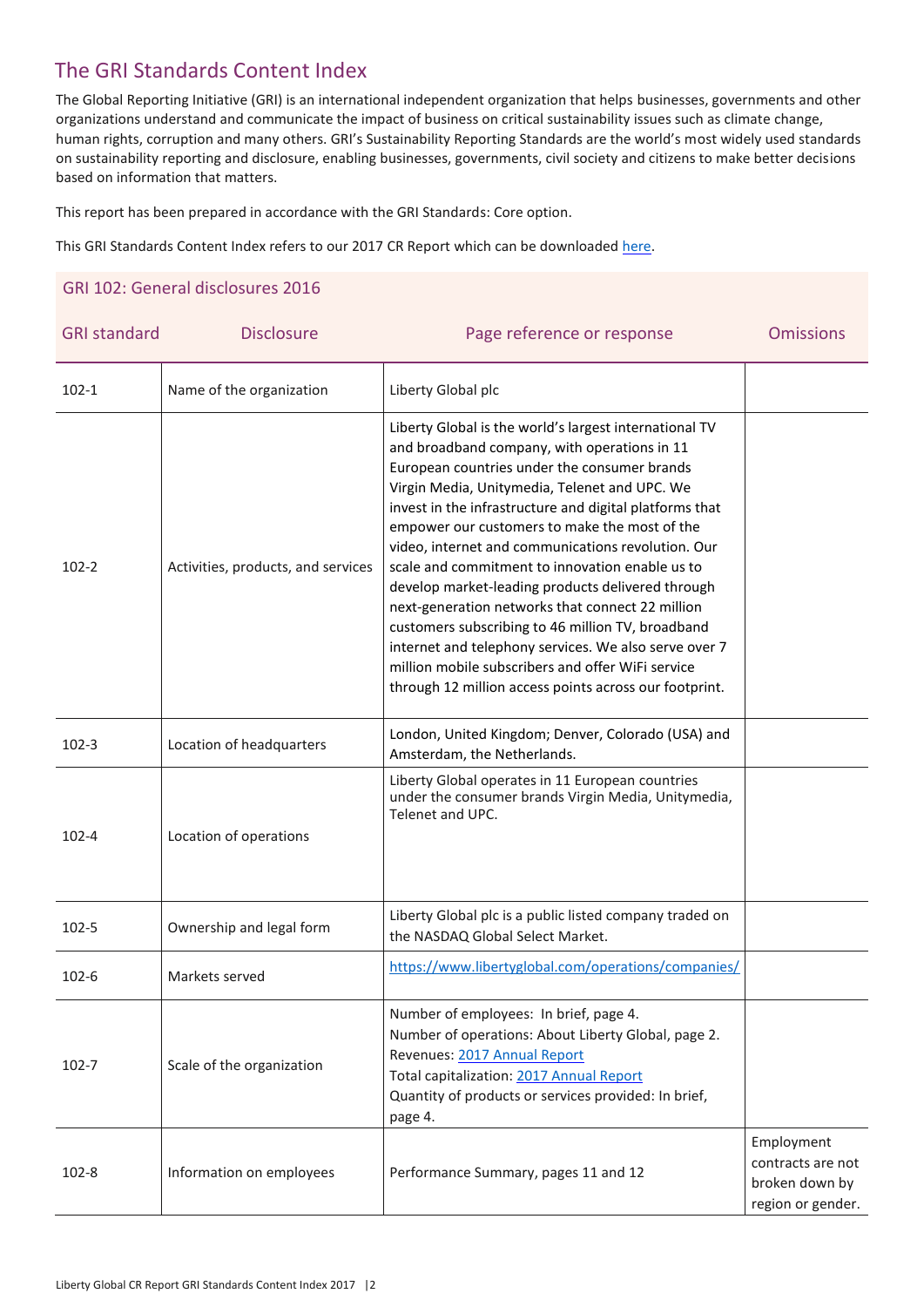| 102-9    | Supply chain        | Our supply chain, page 8                                                                                                       |  |
|----------|---------------------|--------------------------------------------------------------------------------------------------------------------------------|--|
| $102-10$ | Significant changes | There were no significant changes during the reporting<br>period allowing for ongoing business expansions and<br>acquisitions. |  |

#### GRI 102: General Disclosures 2016

| <b>Disclosure</b>              | Page reference or response                                                                                                                                                                                                                                                                                                                                                                                                                                                                                                                                                                                                                                                                                                                     | <b>Omissions</b> |
|--------------------------------|------------------------------------------------------------------------------------------------------------------------------------------------------------------------------------------------------------------------------------------------------------------------------------------------------------------------------------------------------------------------------------------------------------------------------------------------------------------------------------------------------------------------------------------------------------------------------------------------------------------------------------------------------------------------------------------------------------------------------------------------|------------------|
| <b>Precautionary Principle</b> | We address the precautionary principle through<br>our robust risk management processes. For more<br>detail, see Risk Factors in our 2017 Annual Report.                                                                                                                                                                                                                                                                                                                                                                                                                                                                                                                                                                                        |                  |
| <b>External initiatives</b>    | Liberty Global endorses several initiatives designed<br>to promote a digital society and improve the<br>environmental impacts of the ICT sector. These<br>include, among others, the EU's Digital Agenda for<br>Europe, the Digital Skills and Jobs Coalition and the<br>Global e-Sustainability Initiative (GeSI).                                                                                                                                                                                                                                                                                                                                                                                                                            |                  |
| Membership of associations     | Liberty Global holds board positions in a number of<br>social and environmental organizations, and<br>supports others through memberships and ongoing<br>involvement. A sample of such organizations<br>includes: the AAPA (anti audiovisual piracy alliance),<br>the Biennal of the Americas, the Alliance to Better<br>Protect Minors Online, the EIF (European Internet<br>Foundation in the European Parliament), ETSI<br>(European Telecommunications Standards<br>Institute), EuroISPA, the European Coding Initiative,<br>the Digital Skills and Jobs Coalition, the ICT<br>Coalition for Children Online, the Lessons for Life<br>Foundation, SCTE (Society of Cable<br>Telecommunications Engineers) and the World<br>Economic Forum. |                  |
| Statement from senior manager  | CEO Welcome, page 1                                                                                                                                                                                                                                                                                                                                                                                                                                                                                                                                                                                                                                                                                                                            |                  |
| Values, principles, standards  | Our values, principles and expected standards of<br>behavior at Liberty Global are encompassed in our<br>Code of Business Conduct that applies to all of our<br>employees, directors and officers.<br>We also maintain a specific Code of Ethics for our<br>CEO and senior financial officers. Both Codes are<br>available on our website at:<br>https://www.libertyglobal.com/about/corporate-                                                                                                                                                                                                                                                                                                                                                |                  |
|                                |                                                                                                                                                                                                                                                                                                                                                                                                                                                                                                                                                                                                                                                                                                                                                | governance/.     |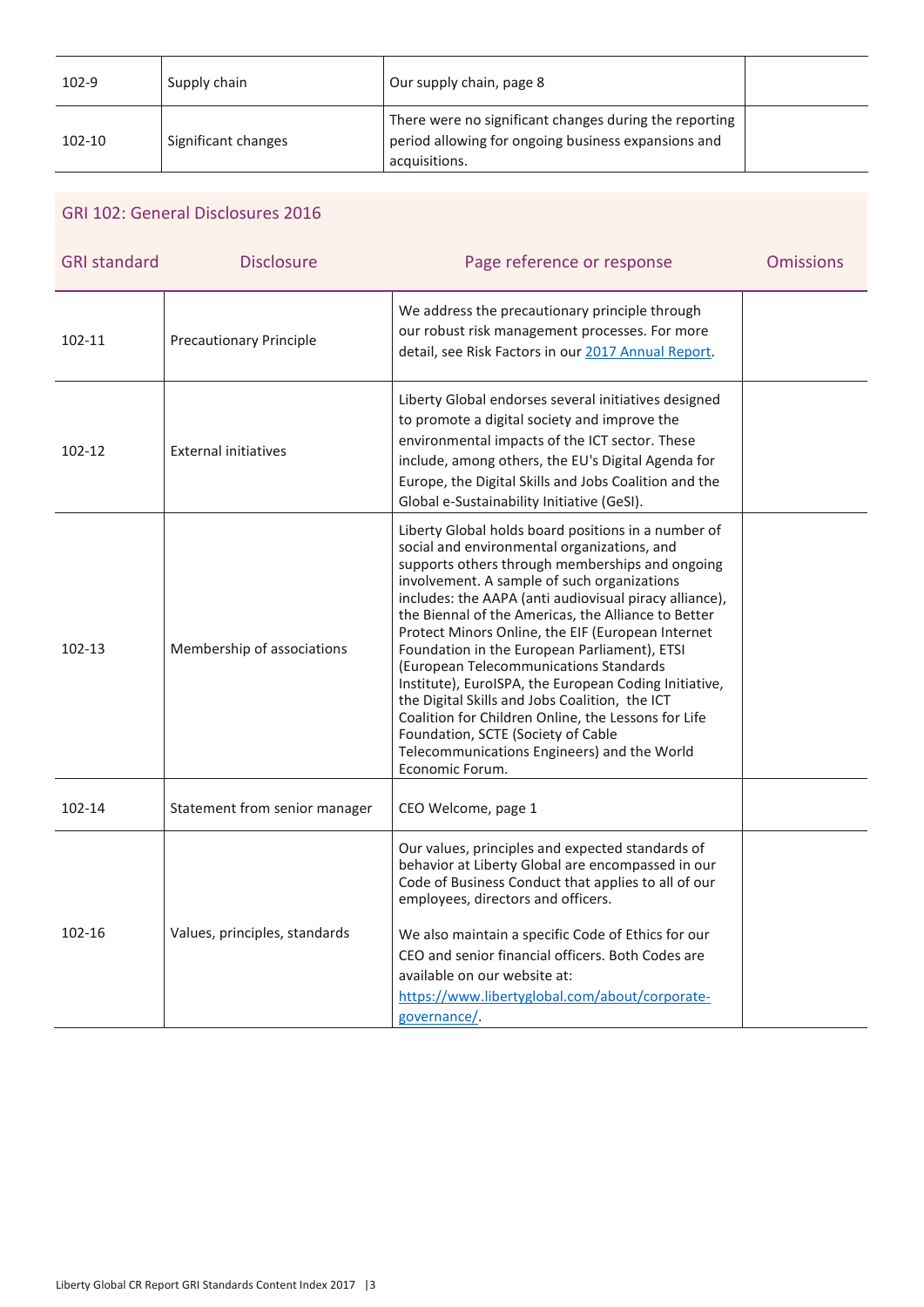| 102-18     | Governance structure             | Liberty Global's Board of Directors consists of<br>11 persons: 9 are both independent and non-<br>executive directors; one is a non-executive director<br>and one is an executive director. The executive<br>director is the only director who is an employee of<br>Liberty Global. 10 directors are male and one is<br>female. One director (9%) is 30-50 years old and 10<br>directors (91%) are over 50 years old.<br>For more information, please visit:<br>https://www.libertyglobal.com/people/meet-our-<br>leadership/. |  |
|------------|----------------------------------|--------------------------------------------------------------------------------------------------------------------------------------------------------------------------------------------------------------------------------------------------------------------------------------------------------------------------------------------------------------------------------------------------------------------------------------------------------------------------------------------------------------------------------|--|
| $102 - 40$ | List of stakeholder groups       | GRI Content Index, page 5-7                                                                                                                                                                                                                                                                                                                                                                                                                                                                                                    |  |
| $102 - 41$ | Collective bargaining agreements | 28% of our FTE employees were covered by collective<br>bargaining agreements in 2017.                                                                                                                                                                                                                                                                                                                                                                                                                                          |  |

## GRI 102: General Disclosures 2016 GRI standard **Disclosure Disclosure** Page reference or response **Omissions** 102-42 Identifying and selecting stakeholders We engage on a regular basis through ongoing communications and targeted surveys with primary stakeholders: employees, customers and suppliers. We engage on a consultation basis or event-driven basis with civil society organizations, regulators and local communities. We maintain communications with investors in connection with our business results and strategy. 102-43 Stakeholder engagement | GRI Content Index, 5-7 102-44 Key topics and concerns raised GRI Content Index, 5-7 102-45 | Entities included | About this Report, inside front cover. 102-46 Report content and topic Boundaries **Boundaries COULD** Our Material Issues, page 3 102-47 | List of material topics | Our Material Issues, page 3 102-48 Restatements of information No information has been restated. 102-49 Changes in reporting There are no significant changes in the Scope and Aspect Boundaries. 102-50 Reporting period About this Report, inside front cover. 102-51 Date of most recent report 2017

102-52 Reporting cycle About this Report, inside front cover.

102-53 Contact point creative creative creative creative creative creative creative creative creative creative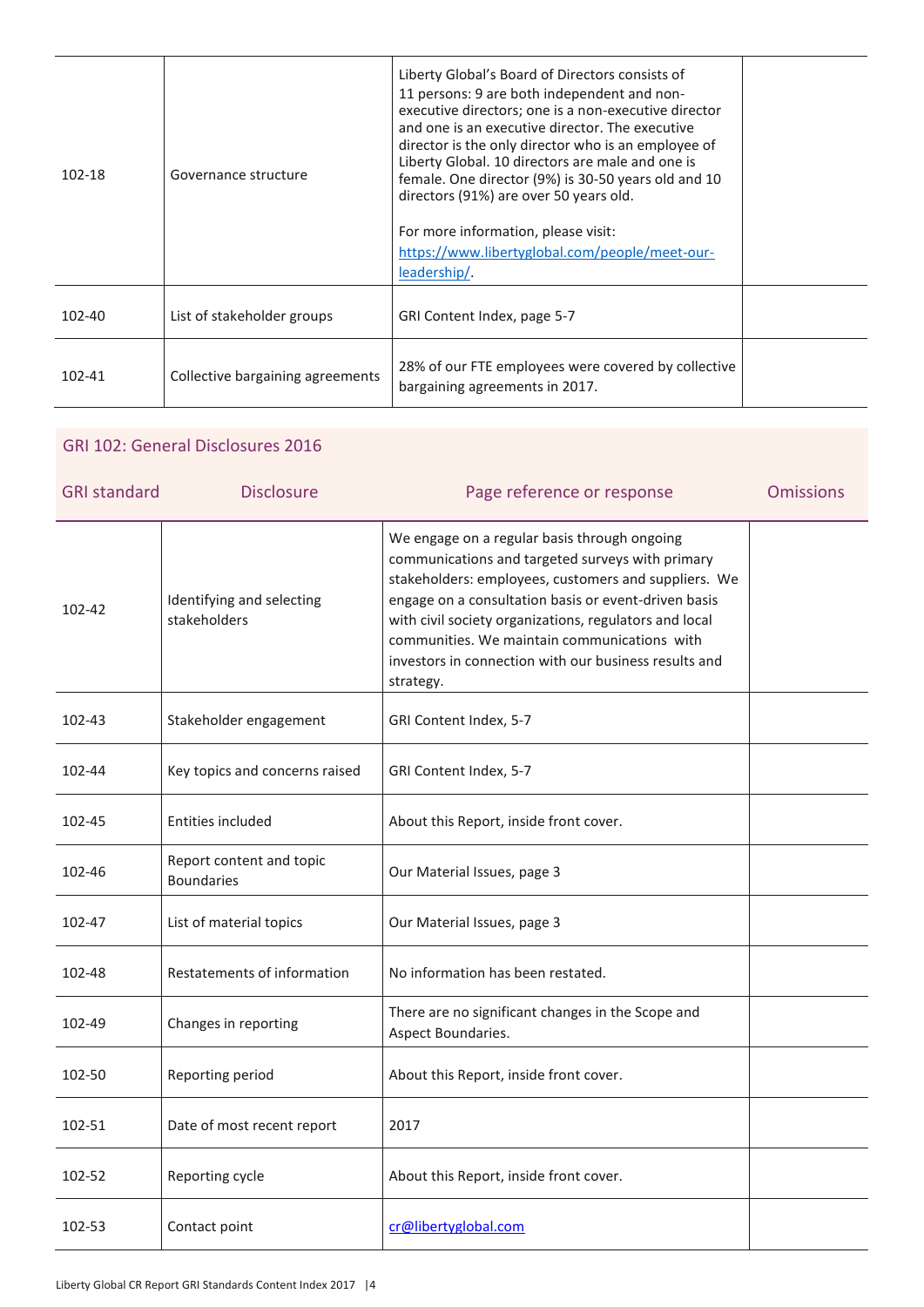| 102-54 | Reporting in accordance with the<br><b>GRI Standards</b> | GRI Content Index, page 2                                                                                                                                                                                                                                                                                                                             |  |
|--------|----------------------------------------------------------|-------------------------------------------------------------------------------------------------------------------------------------------------------------------------------------------------------------------------------------------------------------------------------------------------------------------------------------------------------|--|
| 102-55 | <b>GRI</b> content index                                 | GRI Content Index, pages 2-10                                                                                                                                                                                                                                                                                                                         |  |
| 102-56 | External assurance                                       | We engaged KPMG LLP to undertake an independent<br>limited assurance engagement, reporting to Liberty<br>Global plc, using the assurance standards ISAE 3000 and<br>ISAE 3410 covering the greenhouse gas emissions and<br>energy consumption as presented in Liberty Global plc's<br>Annual Report and Accounts for year ending 31<br>December 2017. |  |
|        |                                                          | The KPMG Independent Limited Assurance Statement<br>can be found at:                                                                                                                                                                                                                                                                                  |  |
|        |                                                          | https://www.libertyglobal.com/responsibility/reporting-<br>and-performance/.                                                                                                                                                                                                                                                                          |  |

## 102-44 Stakeholder engagement topics by stakeholder group

#### **Communities and civil society organizations**

How we engage:

- We work with organizations that support some of our most strategic issues, such as developing digital skills. We listen to what these organizations (e.g. CoderDojo, SOZIALHELDEN, Scope) need, and collaboratively identify the best ways of supporting them to meet our shared objectives.
- We identify new ways to help keep children safe online through work with partners such as European Schoolnet.
- We enable discussions on some of the biggest issues facing society, through the creation of our flagship community investment program Digital Imagination.
- We work with NGOs such as WRAP for input on our product development.

What they told us and what we are doing:

- Our CoderDojo experience told us that there was an opportunity to combine the development of global citizenship with the needs to make coding engaging. Together we launched the Future Makers Awards.
- European Schoolnet informed us of the need to raise awareness to teachers on the educational resources available for them to help them address the online issues teenagers are facing. While the teen handbooks have been in high demand for many years, [the](https://www.etwinning.net/en/pub/index.htm) launch of the educator handbook forged a close and unique collaboration with the [eTwinning network,](https://www.etwinning.net/en/pub/index.htm) facilitating hands-on involvement and engagement from teachers and pupils across Europe.
- After receiving input from the Digital Accessibility Center, we were able to identify the best accessibility criteria to use in our product scorecard assessment.

#### **Customers and consumers**

How we engage:

- We use the Net Promoter Score (NPS) to gauge the strength of our relationship with customers.
- We respond to requests from our customers for environmental information relating to purchased goods and services.

What they told us and what we are doing:

- We use NPS to monitor our customers' experiences from purchase through product use to paying their bill, and use the data in our process for testing new products. For example, we invited customers to test our Connect Box before launch.
- What customers told us influenced our decisions, from the look and feel to the packaging of the product. As a result, the Connect Box has the highest NPS of all of our WiFi modems.
- We have now linked our global NPS targets to the remuneration of Liberty Global employees.

#### **Employees**

How we engage:

 Spark is Liberty Global's innovation initiative designed to source ideas to tackle real business challenges, using the collective innovative spirit of our employees.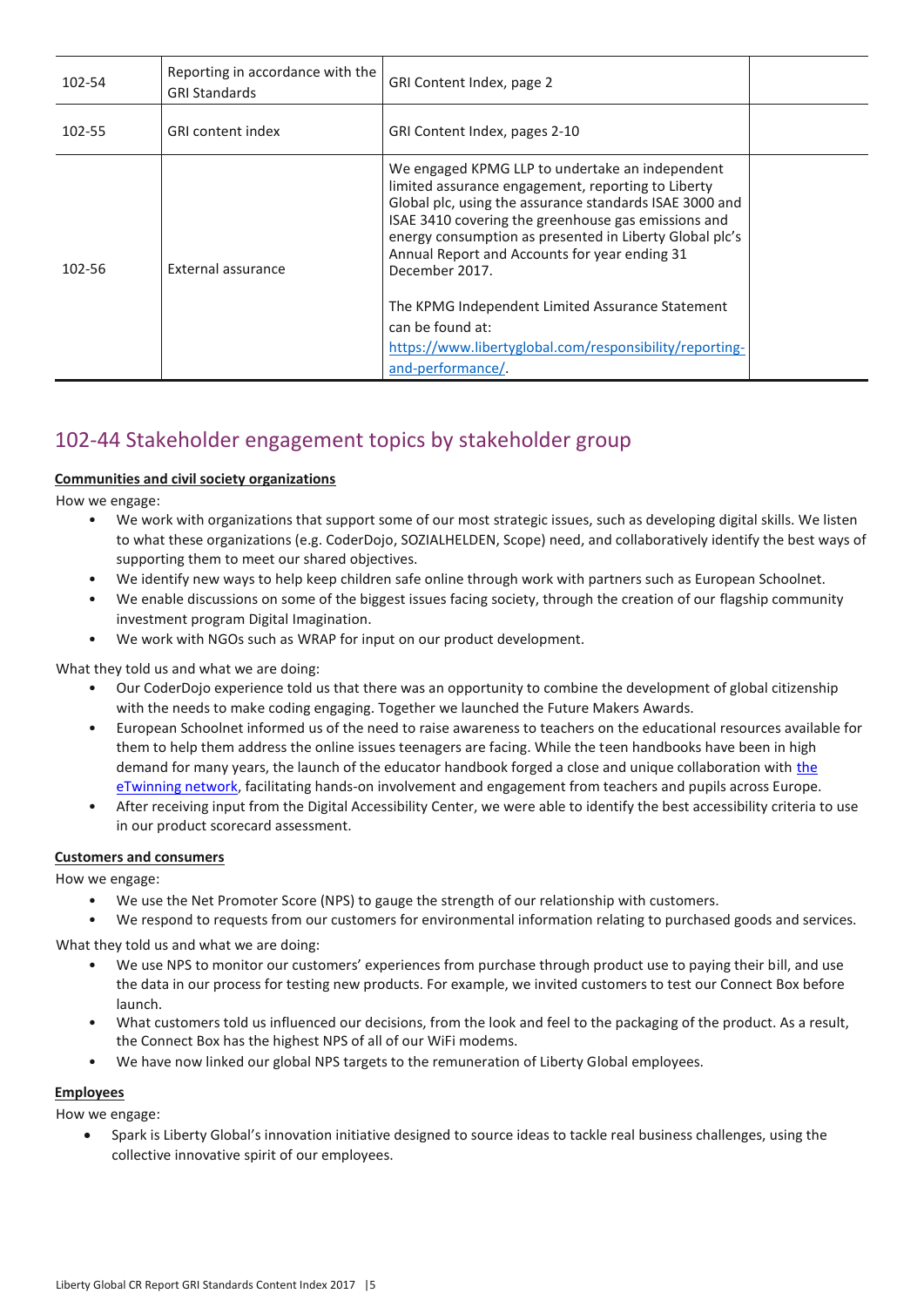What they told us and what we are doing:

- The Keep It Smart & Simple (K.I.S.S.) ideation campaign saw the highest level of engagement of any other previous campaign, with more than a 10:1 ratio of comments to ideas.
- At the end of Q2, 2017 Spark launched the "License to Thrill" campaign to over 22,000 employees with the aim of simplifying our IT infrastructure by reducing licenses, while improving the employee work experience. Employees submitted over 160 ideas and 870 comments. Of those ideas, five of the strongest concepts have been selected for further exploration and implementation into the business.
- Spark also launched multiple "always open" channels which pertain to specific areas of business, like Products or Corporate Responsibility for example. These channels are where employees can submit their ideas anytime, even when a campaign isn't running. Ideas are then evaluated by a dedicated team.
- The Energy2020 Spark campaign was awarded the "Best Innovation Campaign" at the European Innovation Impact Summit 2017 held in Brussels, where the Spark team also gave a keynote speech on running a successful and sustainable ideation program.

#### **Governments and policy makers**

How we engage:

- We help influence EU policy makers through our support of the alliance of industry and NGOs for a better internet for children.
- We participate in policy conversations and programs that help deliver the priorities of the EC's Digital Skills and Jobs Coalition to encourage digital skills development in Europe. We are an active member of the 'All you need is Code' industry working group and participated in 'European Code Week'.

What they told us and what we are doing:

- The issue of child safety online is as pressing as ever. We are therefore continuing to invest in tools and information to keep children safe.
- We scaled our Future Makers program in three markets encouraging young people to use their digital skills for solve social issues and supported European Code Week.

#### **Industry peers**

How we engage:

- We address the key issue impacting our business through our membership and participation in several organizations.
- We are working towards a more sustainable cable industry as members of the Society of Cable Telecommunications Engineers' (SCTE)'s Energy 2020 program. In partnership with other key cable system operators and vendor companies, we aim to increase the efficiency and reduce the impact of our sector by developing energy management standards, technology innovation, organizational solutions and training.
- We are also influencing the establishment of standards for network improvement with the European Telecommunications Standards Institute (ETSI).

What they told us and what we are doing:

- We have learned a great deal as part of Energy2020, from best practice sharing to managing energy whilst increasing bandwidth. We're discussing the different approaches with our peers to explore how we can implement this in the near future.
- We work closely with CableLabs to ensure we maintain a full view of the energy landscape of the cable network including Customer Premise Equipment (CPE). The partnership ensures the evolution of CPE features while and operational efficiencies.
- We are sharing our own best practices, such as our use of Phase Changing Material (PCM). In Romania, we have installed PCM to maintain optimal temperatures in one of our edge technical facilities and reduced our energy use at this site by 40%. Watch our [video f](https://www.youtube.com/watch?v=hP27x91K39I)or the full story.
- As chair of the Network Energy Efficiency work Access stream, we are helping develop a standard for cable operators to measure their power consumption.

#### **Investors**

How we engage:

• One of the main ways we engage with investors is by responding to their socially responsible investment questions through our submission to the Dow Jones Sustainability Index (DJSI), CDP Climate Change Program, FTSE4Good, and Newsweek Green Ranking. We also actively engage and MSCI ESG questionnaires.

What they told us and what we are doing:

• We continue to engage with DJSI and CDP on how to improve our performance. In 2017, we were ranked higher than average in our industry for both benchmarks.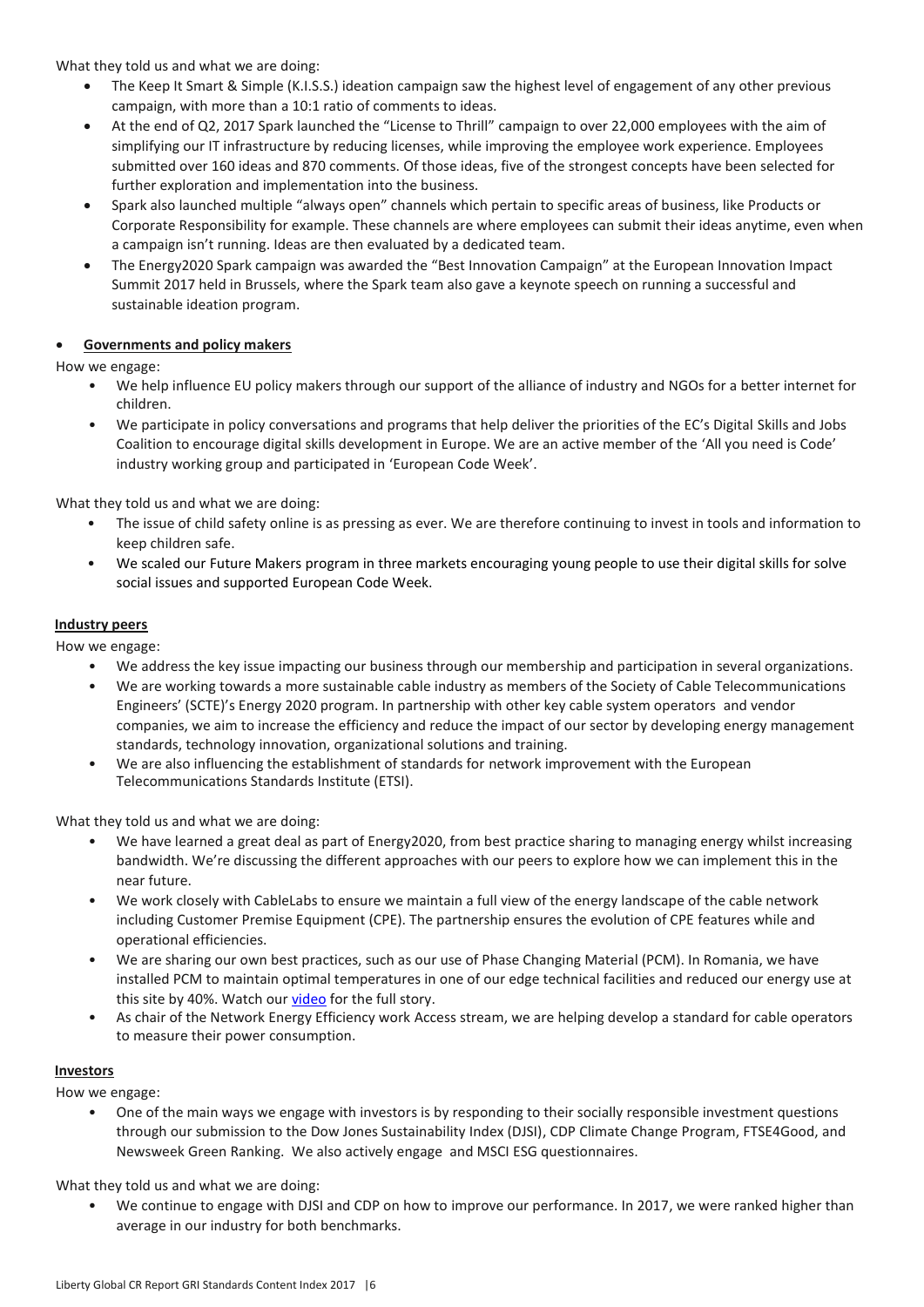• We recognize that investors are able to make more informed investment decisions based on our submissions. In 2017, we've continued to make our CDP submission public to improve transparency for SRI investors and analyst and we achieved an A- score in the leadership category as part of CDP's Climate Change Program.

#### **Suppliers**

How we engage:

- We follow a four step process that includes the EcoVadis assessment to collaboratively work with our suppliers to identifying the biggest risks in our supply chain.
- We are also in dialogue with suppliers to identify opportunities to use new technology to improve our impacts.

What they told us and what we are doing:

- Through the EcoVadis assessment, we can assess the biggest risks we and our suppliers face. Based on this, we implement Collective Action Plans with suppliers that require extra support to address the biggest risk areas and help them improve their performance.
- We identified an opportunity with our supplier Tizzon! to use Phase-change Material in more of our local data facilities in the Netherlands, improving energy efficiency in those sites by up to 40%. We continue working with Tizzon!, and other suppliers, to scale this solution across our footprint in 2017.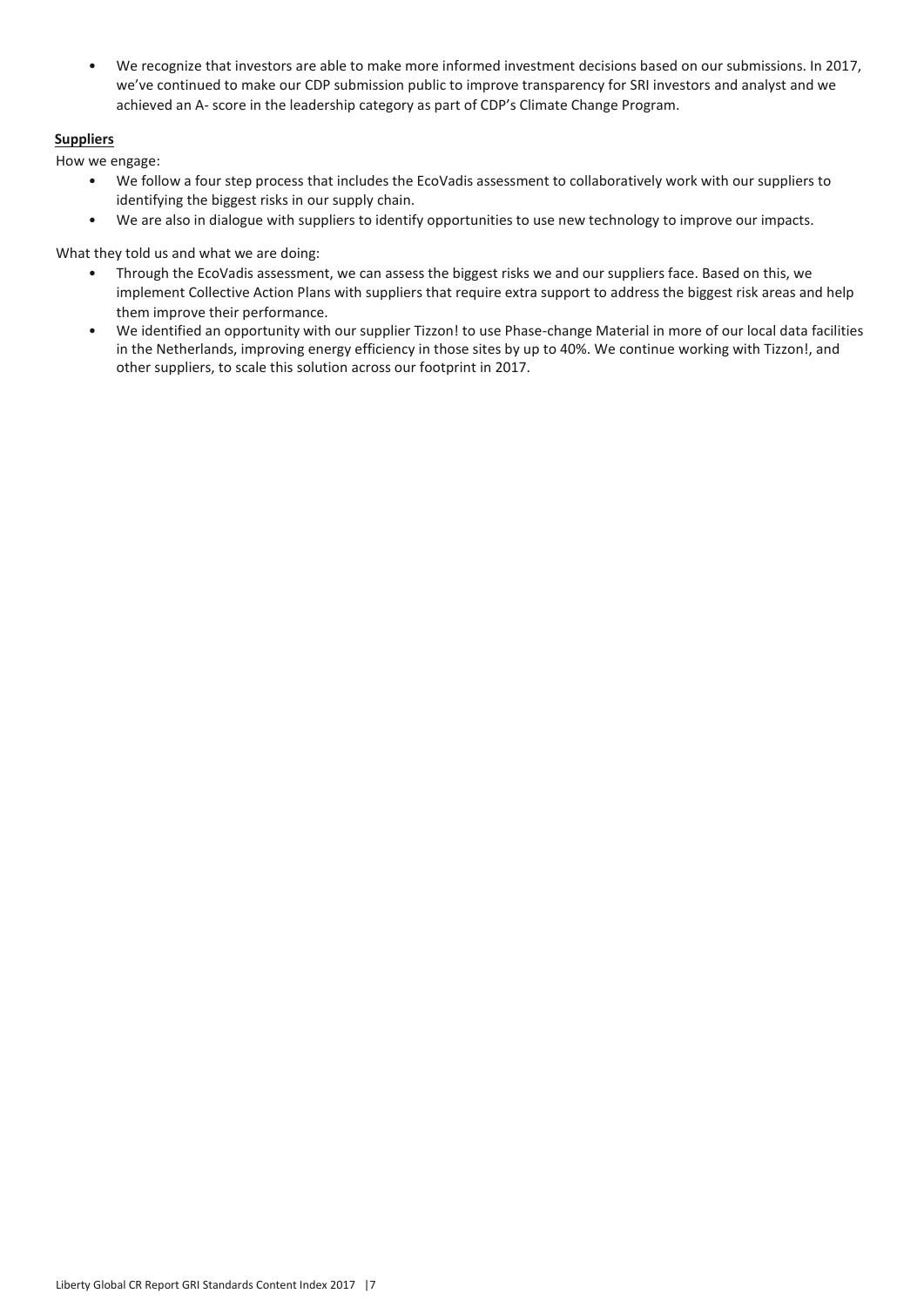| <b>Material</b>                            | <b>GRI</b><br><b>Standard</b>               | <b>Management Approach:</b><br>Page | <b>Specific GRI</b><br><b>Disclosure</b>                                                                                                                                                                      | Page                                                | <b>Omissions</b> |
|--------------------------------------------|---------------------------------------------|-------------------------------------|---------------------------------------------------------------------------------------------------------------------------------------------------------------------------------------------------------------|-----------------------------------------------------|------------------|
| Privacy and<br>data security               | GRI 418:<br>Customer<br>Privacy             | 101: 1-3: Page 8                    | 418-1: Substantiated<br>complaints concerning<br>breaches of customer<br>privacy and losses of<br>customer data                                                                                               | Customer<br>privacy and<br>data security,<br>page 8 |                  |
| Protection of<br>children online<br>and TV | Telecom<br>sector draft<br>supplement:      | 101: 1-3: Page 7                    | Access to content:<br>PA7<br>Policies and practices<br>to manage human<br>rights issues relating<br>to access and use of<br>tele-communications<br>products and services<br>including protecting<br>children. | Trusted<br>products,<br>page 7                      |                  |
| Digital<br>inclusion and<br>education      | GRI 203:<br>Indirect<br>economic<br>impacts | 101: 1-3: Page 5-6                  | 203-2: Significant<br>indirect economic<br>impacts                                                                                                                                                            | Pages 5-6                                           |                  |
| Improving<br>energy                        | GRI 302:<br>Energy                          | 101: 1-3: Page 7, 12-13             | 302-1: Energy use                                                                                                                                                                                             | Page 12-13                                          |                  |
| efficiency                                 |                                             |                                     | 302-3: Energy<br>intensity                                                                                                                                                                                    | Page 12-13                                          |                  |
|                                            |                                             |                                     | 302-4: Reduction of<br>energy consumption                                                                                                                                                                     | Page 12-13                                          |                  |
| <b>Reducing GHG</b><br>emissions           | GRI 305:<br>Emissions                       | 101: 1-3: Page 7, 12-13             | 305-1: Direct (Scope<br>1) GHG emissions                                                                                                                                                                      | Page 12-13                                          |                  |
|                                            |                                             |                                     | 305-2: Energy<br>indirect (Scope 2)<br><b>GHG</b> emissions                                                                                                                                                   | Page 12-13                                          |                  |
|                                            |                                             |                                     | 305-3: Other<br>indirect (Scope 3)<br><b>GHG</b> emissions                                                                                                                                                    | Page 12-13                                          |                  |
|                                            |                                             |                                     | 305-4: GHG<br>emissions intensity                                                                                                                                                                             | Page 12-13                                          |                  |
|                                            |                                             |                                     | 305-5: Reduction of<br><b>GHG</b> emissions                                                                                                                                                                   | Page 12-13                                          |                  |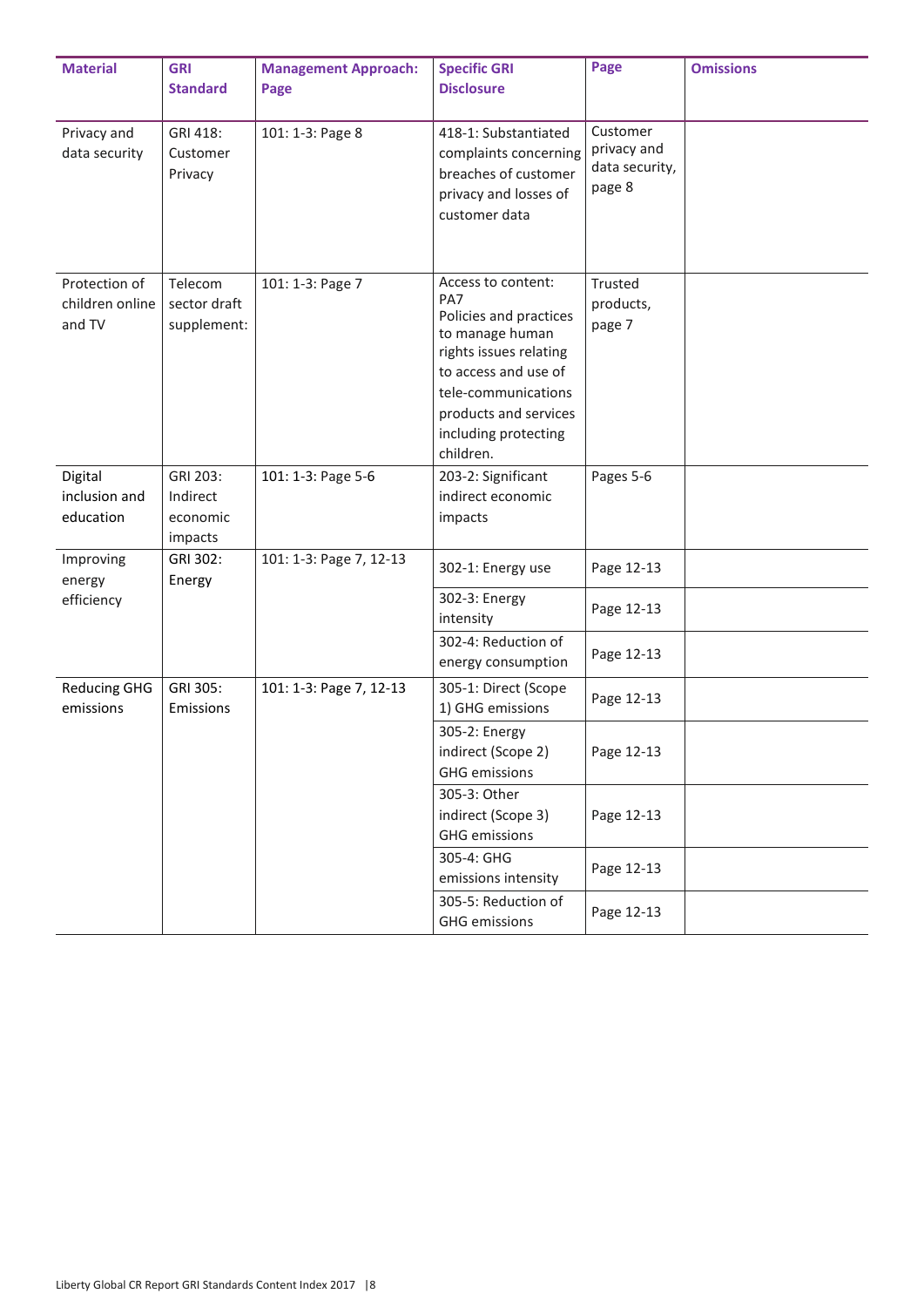| Electronic | GRI 306:  | 101: 1-3: Page 12-13        | 306-2: Waste by type | Page 12-13 |  |
|------------|-----------|-----------------------------|----------------------|------------|--|
| waste      | Effluents | Our business relies on the  | and disposal         |            |  |
| reduction  | and Waste | supply of electronic        |                      |            |  |
|            |           | hardware (set-top boxes     |                      |            |  |
|            |           | and modems) to              |                      |            |  |
|            |           | customers. We ensure        |                      |            |  |
|            |           | that we share               |                      |            |  |
|            |           | responsibility for the safe |                      |            |  |
|            |           | and environmentally         |                      |            |  |
|            |           | friendly handling of these  |                      |            |  |
|            |           | products when they reach    |                      |            |  |
|            |           | end-of life, collecting     |                      |            |  |
|            |           | equipment from our          |                      |            |  |
|            |           | customers and               |                      |            |  |
|            |           | refurbishing whenever       |                      |            |  |
|            |           | possible. Where obsolete    |                      |            |  |
|            |           | equipment cannot be         |                      |            |  |
|            |           | refurbished, we ensure      |                      |            |  |
|            |           | disposal according to the   |                      |            |  |
|            |           | Waste Electrical and        |                      |            |  |
|            |           | <b>Electronic Equipment</b> |                      |            |  |
|            |           | (WEEE) Directive.           |                      |            |  |
|            |           |                             |                      |            |  |

Additional

performance Performance Indicators Page/Link for DMA and Performance Indicators Omissions indicators\*

| 303-1: Water<br>withdrawal by<br>source                        | GRI 303: Water                              | Performance Summary, page 12-13                                               |                                                                                                                                                     |
|----------------------------------------------------------------|---------------------------------------------|-------------------------------------------------------------------------------|-----------------------------------------------------------------------------------------------------------------------------------------------------|
| 401-1: New<br>employee hires<br>and turnover                   | GRI 401: Employment                         | Performance Summary, page 11-12                                               |                                                                                                                                                     |
| 403-2: Types of<br>injury and rates<br>of injury               | GRI 403: Occupational Health<br>and Safety  | Performance Summary, page 11-12                                               | The type of injury is<br>unavailable. Aside<br>from total employee<br>figures, breakdown of<br>data on outsourced<br>employees is not<br>available. |
| 404-1: Average<br>hours of training                            |                                             | Performance Summary, page 11-12                                               | Breakdown by gender<br>and employee category<br>is unavailable.                                                                                     |
| $404 - 3:$<br>Employees<br>receiving<br>performance<br>reviews | GRI 404: Training and Education             | Performance Summary, page 11-12                                               | Breakdown by gender<br>and employee category<br>is unavailable.                                                                                     |
| 405-1: Diversity<br>of governance<br>bodies and<br>employees   | GRI 405: Diversity and Equal<br>Opportunity | Performance Summary, page 11-12.<br>See also 102-18 in this document, page 4. |                                                                                                                                                     |